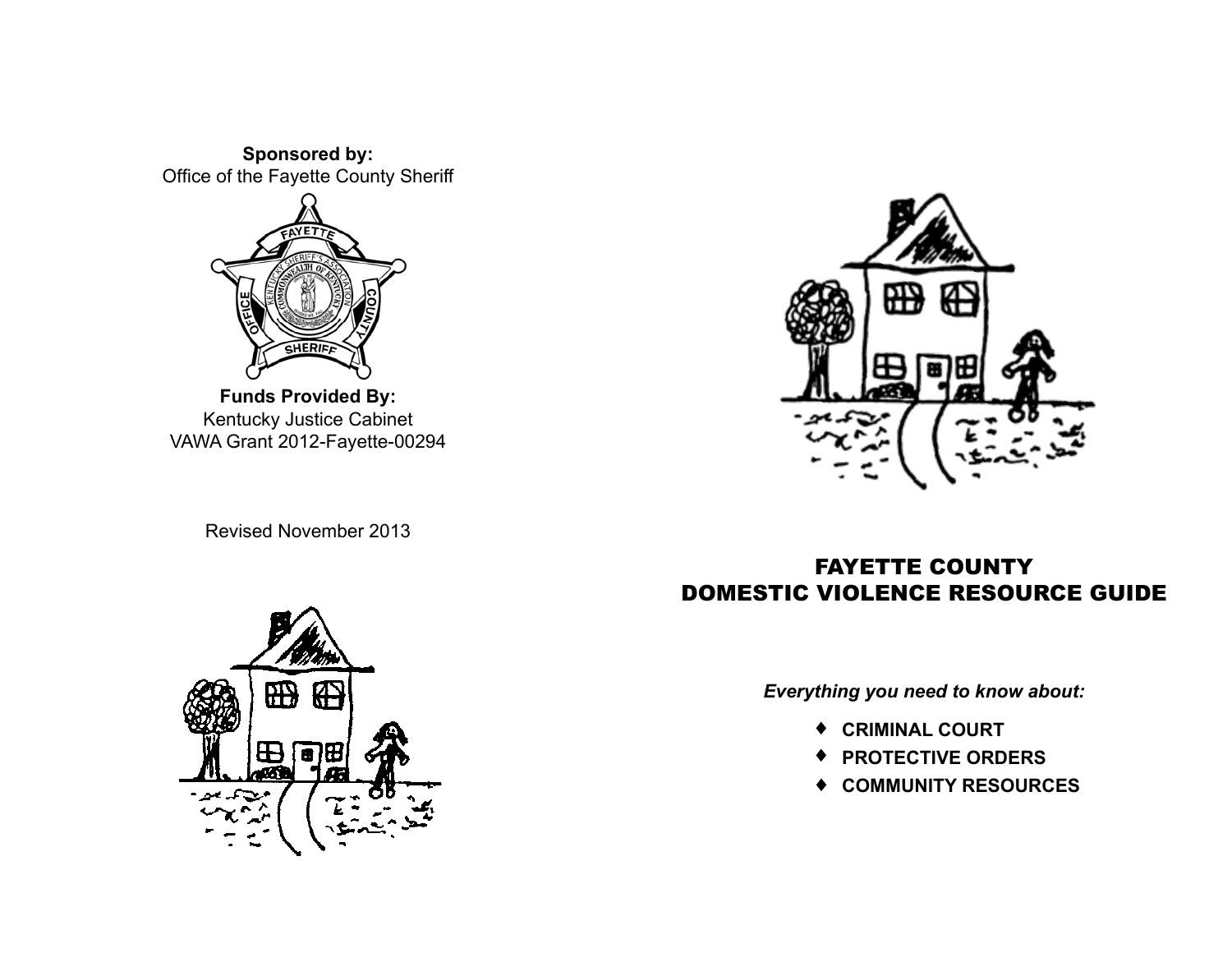# TABLE OF CONTENTS

| EFFECTS OF DOMESTIC VIOLENCE ON      |
|--------------------------------------|
| <b>CHILDREN EXPOSED TO BATTERERS</b> |

- Approximately 3.3 million children in the U.S. are exposed to domestic violence each year.
- Even though many victims of domestic violence think their children are not aware of the abuse, children often report they are aware of the violence directed at their mothers.
- Children can be injured as a result of domestic violence. Assaults may occur while the mother is holding the child. Older children are often injured when they attempt to intervene to protect their mother.
- Children who live in homes where a parent is battered often experience high levels of anxiety and fear that the victimized parent will be seriously injured or killed.
- 50% 70% of children whose mothers are abused are also victims of abuse or neglect. Approximately half of the men who batter their wives also abuse their children.
- Two to three out of every ten teens experience violence within dating relationships.
- For more information, go to: http://www.endabuse.org/resources/ facts/

| 2                                                                     |
|-----------------------------------------------------------------------|
| 3                                                                     |
| 4                                                                     |
|                                                                       |
| When Both Criminal and Civil Complaints Are Filed Page 14             |
|                                                                       |
| Certified Batterers' Intervention Programs (BIPs)  Page 21            |
|                                                                       |
|                                                                       |
|                                                                       |
|                                                                       |
|                                                                       |
|                                                                       |
|                                                                       |
|                                                                       |
|                                                                       |
| Facts About Domestic Violence and Sexual Assault Page 30              |
|                                                                       |
| Effects of Domestic Violence on Children Exposed to Batterers Page 32 |

# **Sponsored by: Office of the Fayette County Sheriff**



**Funds Provided By:** Kentucky Justice Cabinet VAWA Grant 2012-Fayette-00294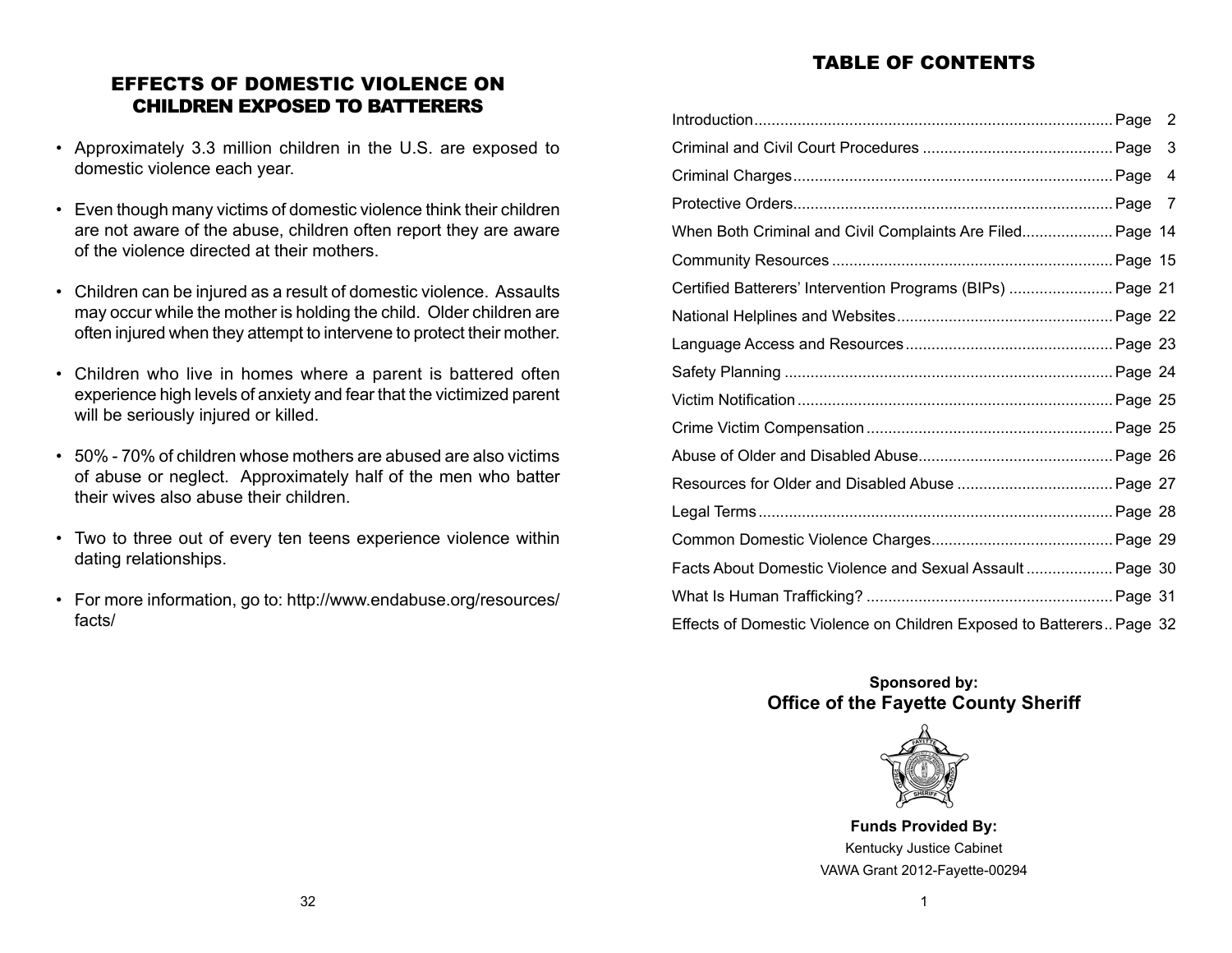*If you have been assaulted, threatened, stalked or forced sexually by your partner, you may feel embarrassed, afraid, or overwhelmed. You may have many doubts about what to do and how to get help.*

*This booklet shows how many people are available in our community to help you. It explains the court process. We encourage you to read it slowly, a little at a time, and keep it with you to reread and use as a reference in the days ahead.*

Domestic violence is a serious crime. No one has the right to assault you, threaten you, stalk you, or force you to have unwanted sexual contact. You have the right to be protected. If you are abused or threatened by a family member, partner, or former partner, or you are sexually assaulted or stalked by anyone you can get help from the Fayette County criminal justice system and community agencies (such as GreenHouse17 @ 1-800-544-2022 or the Bluegrass Rape Crisis Center @ 1-800- 656-4673).

The two primary legal options for victims are criminal charges and protective orders, both of which are described in this booklet. Victims of domestic violence can use one or both options.

# WHAT IS HUMAN TRAFFICKING?

At the most basic level, human trafficking is a denial of basic human rights and it is against the law. Human trafficking is forcing, tricking, or manipulating someone to work in the labor or sex industries. Sometimes perpetrators use manipulation against someone until the victim feels there is no way out.

The following questions can help you determine whether your situation could be a situation of human trafficking.

- Are you not free to leave your job or situation if you want?
- Are you not free to come and go as you please?
- Have you been threatened if you try to leave?
- Were you told you would have a legitimate job, and then later found out you must do work in a job you do not feel is legitimate?
- Are you working off a debt that never seems to go away?
- Have you been threatened that you will be turned over to police or immigration officials?
- Has anyone threatened your family?
- Have you been abused physically or sexually?
- Does someone prohibit you from socializing or attending religious services?
- Are you working in the sex industry and feel trapped?

If you answered yes to some of these questions, it is possible that you have experienced human trafficking. Human trafficking is not your fault and there are resources available to help you.

If you need someone to talk to or would like information about ways to leave a dangerous situation, consider calling the Bluegrass Rape Crisis Center's 24-hour crisis line at 1-800-656-4673, or the National Human Trafficking Hotline at 1-888-373-7888. Services are available regardless of your language or immigration status. It is possible to get back on your feet and be safe again.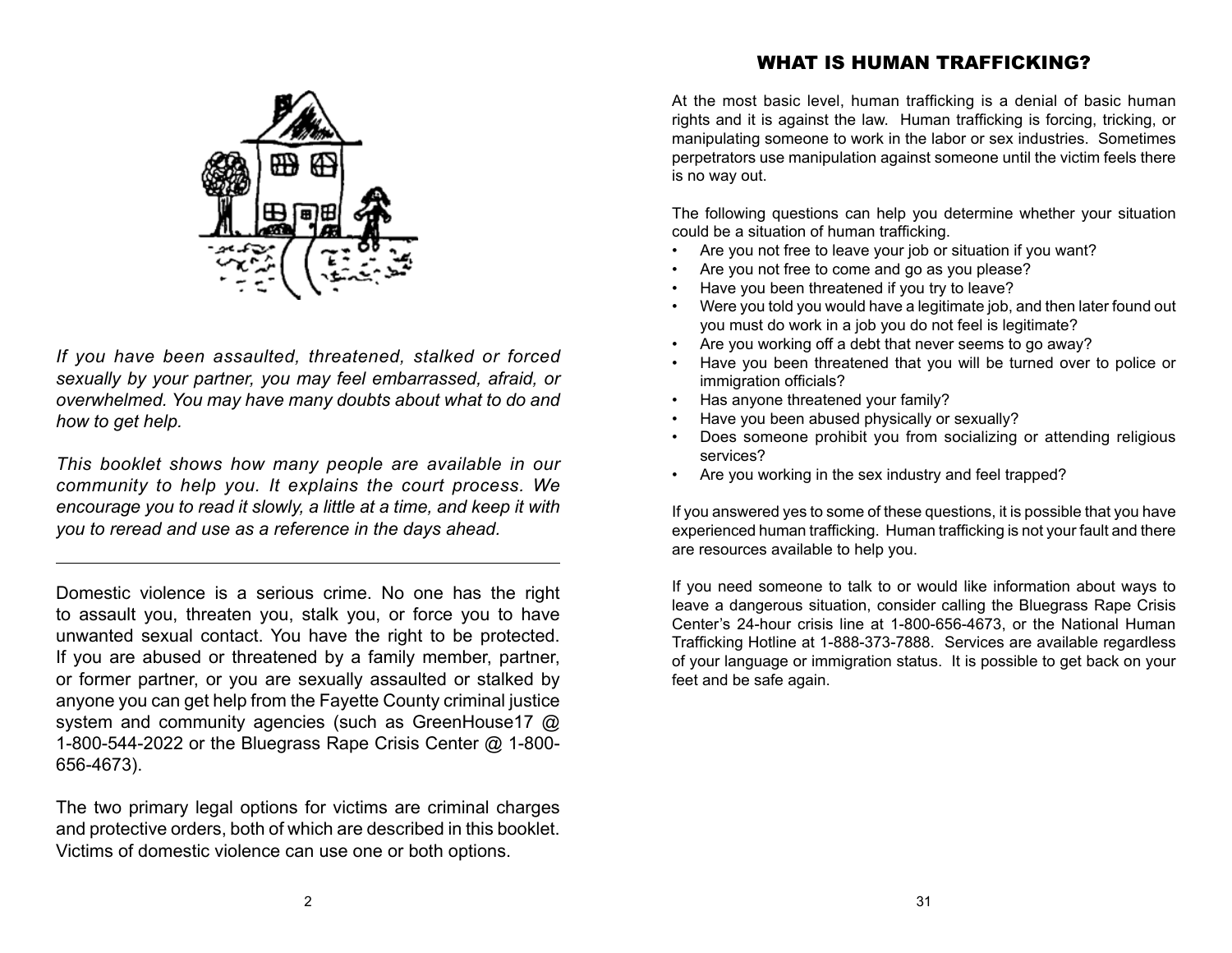# Facts About Domestic Violence AND SEXUAL ASSAULT

- Domestic violence, or partner abuse, is the mistreatment of a man or woman by his or her partner. It is a pattern of controlling behavior that can involve physical, emotional, verbal, sexual, and financial abuse. Abusers often use and abuse children, other family members and pets to hurt the other person. They often destroy the other person's property too.
- Each year in Kentucky, approximately 25,000 emergency protective orders are issued and over 4,000 women and children take shelter in a domestic violence center.
- Kentucky has the highest rate of stalking in the nation. One in four women in Kentucky are stalked during their lifetime, compared to one in six nationally.
- Domestic violence and sexual assault cut across all social, economic, racial, cultural, and religious barriers. Approximately 85% of victims are female; 15% are male. Most rape victims know their attacker.
- Abused pregnant women are at risk of maternal stress, miscarriages, stillbirths and injuries to the fetus.
- Many abusers blame their violence on alcohol and drugs. Although an abuser may have only been violent while intoxicated, substance abuse and domestic violence are two different problems. Alcohol and drugs do not cause violence, but they may make it worse.
- Abusers are unlikely to stop the abuse without intervention. They must accept responsibility for their actions and seek resources to help them change. Even then, it is difficult to make permanent changes.
- Contrary to what most people believe, most domestic violence victims do get out of violent relationships. Getting out, however, does not guarantee safety. Some women are injured or killed trying to leave. Ask any agency in the brochure for help with safety planning.
- For more information, see the National Intimate Partner and Sexual Violence Survey at www.cdc.gov/violenceprevention/nisvs

# DISTRICT COURT Criminal Procedure



# FAMILY COURT Civil Procedure

Emergency Protective Order

Summons to Court (issued immediately)

**Hearing** (held within 14 days)

Domestic Violence Order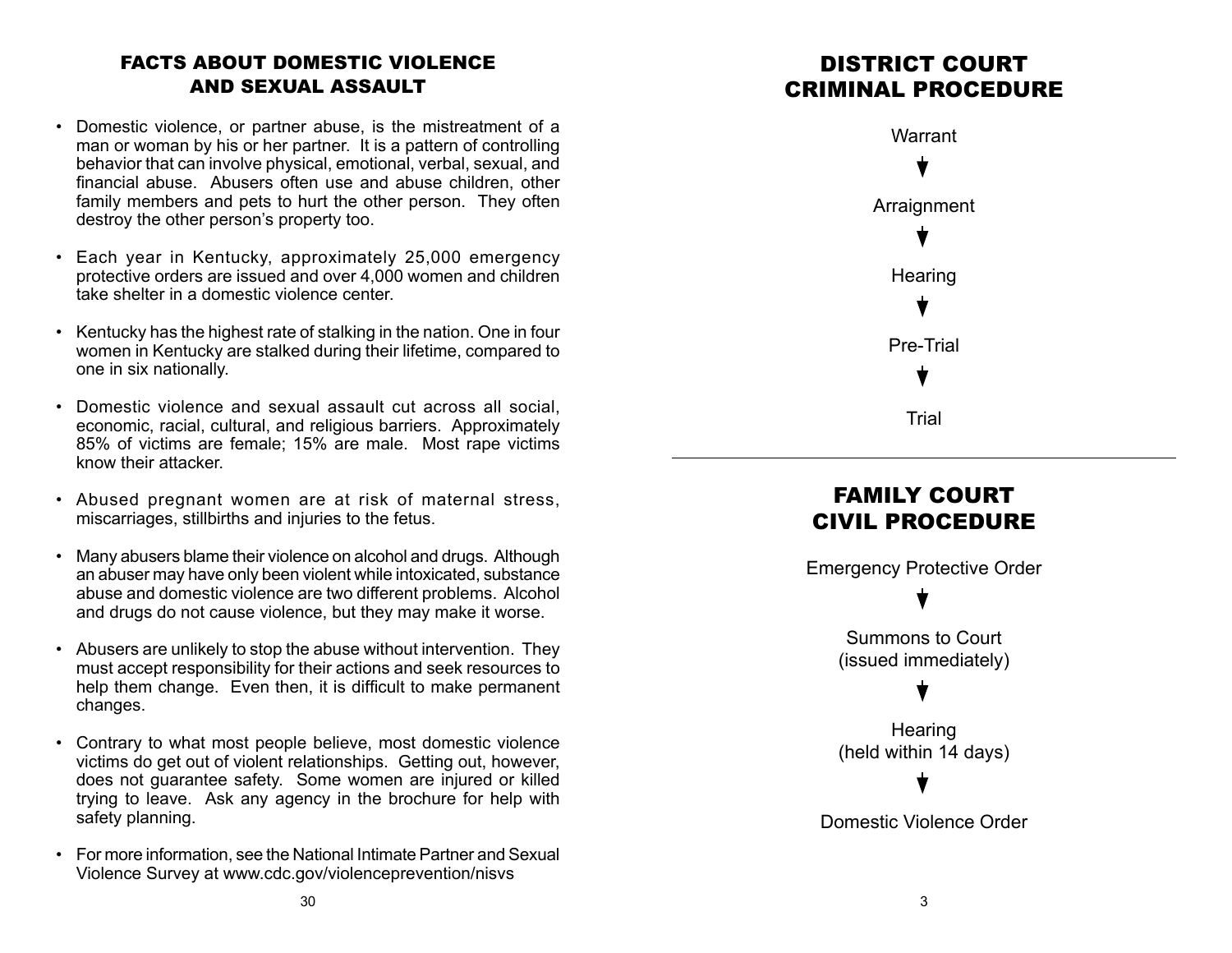# CRIMINAL CHARGES

# Why file a criminal complaint?

A criminal complaint is a request for the judge to issue criminal charges against the person accused of committing the crime (known as the defendant once charges are filed). The purpose of a criminal charge is to stop the abusive behavior by punishing the defendant. A criminal charge lets the defendant know that violence is unacceptable and illegal. If convicted, the defendant may receive jail, probation, and/or a fine as punishment for the crime committed. The defendant may also be ordered to a batterer intervention program and/or substance abuse treatment.

## Who can file a criminal complaint?

If the police are called at the time of the abuse, they may make an arrest or file charges. Otherwise, you will need to file a criminal complaint as the victim of the crime, or the parent/guardian of the victim.

## What happens if the police are called?

When the police arrive, they may arrest the defendant if there is evidence that a crime has occurred. They have an obligation to protect, so they may make an arrest even if that is not what you request. Even if the police officer cannot make an arrest, he/she will usually take a report and may file for a warrant and continue to pursue the defendant. The police report will be given to the Domestic Violence Unit of the Division of Police and someone will attempt to contact you about your options and to answer questions you might have. If the police do not make an arrest or file for a warrant, you can file a criminal complaint (see below for further information).

## Where do I file a criminal complaint?

Complaints can be filed M-F 8:00 am to 4:30 p.m. in the County Attorney's Office on the third floor of the District Courthouse at 150 N. Limestone St., and from 4:30 p.m. until 8:00 p.m. in the Clerk's Office on the first floor (where protective orders are filed). After 8:00 p.m. and on weekends and holidays:

1) Go to the 1st floor and ask the clerk if a representative from the Fayette County Attorney's Office is available.

2) If no representative is available, call the Police at 258-3600 or 911.

3) Ask the police to come to the 1st floor of District Court to take a Domestic Violence Report.

4) If the police cannot come, ask the clerk to call a representative from the County Attorney's Office.

For more help, call the GreenHouse17 crisis line at 1-800-544-2022.

## How do I file a criminal complaint?

- **Respondent** a person accused of threatening or abusive behavior on a protective order.
- **Subpoena** a court order requiring a person to be in court at a certain time.
- **Verdict** the decision of the judge or jury at the end of a trial that the accused defendant is either guilty or not guilty, beyond a reasonable doubt, of the crime for which he or she has been tried.

# Common Charges Placed in Domestic Violence Cases

- ♦ Assault
- ♦ Criminal mischief
- ♦ Criminal trespass
- ♦ Endangering the welfare of a minor
- ♦ Harassment
- ♦ Harassing communications
- ♦ Menacing
- ♦ Sexual offenses (several different charges)
- ◆ Stalking
- ♦ Terroristic threatening
- ♦ Theft
- ♦ Unlawful imprisonment
- ♦ Violation of a protective order
- ♦ Wanton endangerment

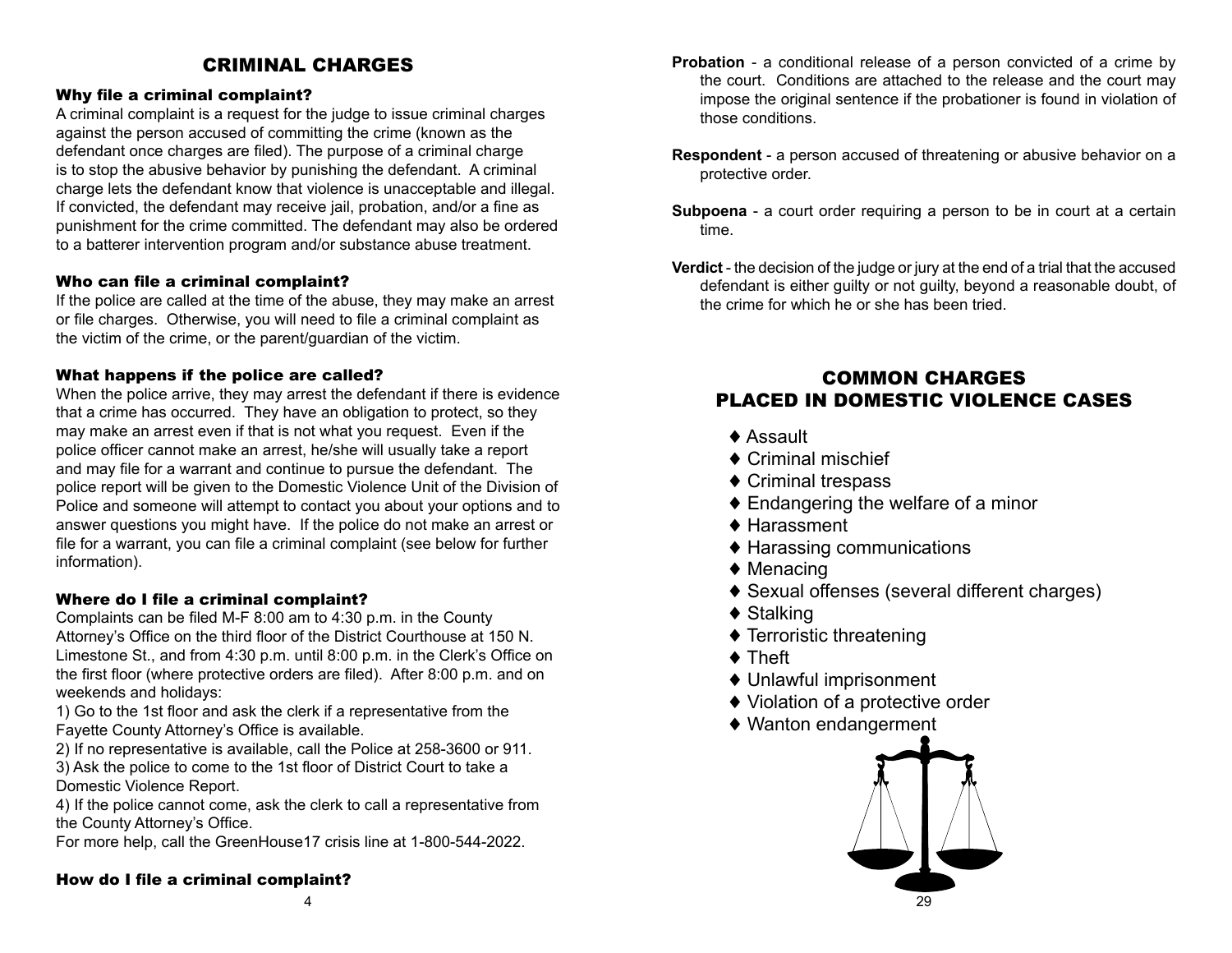# Legal Terms

**Accused** - a person formally charged but not yet tried for committing a crime.

- **Acquittal** a judgment of a court, based on the decision of either a jury or a judge, that a person accused is not guilty, beyond a reasonable doubt, of the crime for which he/she has been tried.
- **Appeal** a request by either the defense or the prosecution that the results of a decision on certain motions, or of a trial, be reviewed by a higher court.
- **Assault** an illegal physical attack by one person against another.
- **Conviction** a judgment of the court, based either on the decision of a jury or a judge or on the guilty plea of the accused, that the accused is guilty of a crime.
- **Defendant** a person who has been formally charged with committing a crime.
- **Defense Attorney** the lawyer who represents the defendant in a legal proceeding.
- **Felony** a crime for which the punishment can be imprisonment in a state prison, usually for one year or more.
- **Guilty Plea** a formal response by a person accused of committing a specific crime in which the accused says the charges are true and he/she did commit the crime.
- **Misdemeanor** a crime for which the punishment can be imprisonment for up to twelve months in a jail and/or a fine of up to \$500.
- **Parole** a conditional release of a person from a prison. Conditions are attached to the release and the parolee may be returned to prison if found in violation of those conditions.
- **Plea Bargain** an agreement between the prosecutor and the defense attorney that the defendant will plead guilty to a crime. The defendant agrees to the penalty recommended by the prosecutor. The agreement may be that the defendant will plead guilty to a lesser charge or there may be a dismissal of some charges in exchange for the guilty plea.

1) A criminal complaint must be filed in the county where the crime occurred.

2) You must be 18 years old and have a photo ID. People under 18 must have a parent or guardian accompany them to file, unless they are married.

3) You will need to bring a copy of the police report or the case number of the report to file a complaint. If you don't have one, you may contact the police at 258-3600 for further investigation. You should also take the names and addresses of witnesses with you.

## What happens after a complaint is filed?

After a complaint is filed, a judge will review it and may do one of the following:

Issue a summons for the defendant to appear in court without being arrested. The first court date will be set when the defendant is served with the summons.

**OR**

Issue a warrant for the defendant's arrest. If arrested, the defendant will appear in District Court the following business day for arraignment. You do not have to appear in court unless you are subpoenaed.

It may be a few days after the complaint is filed before a warrant or a summons is issued and served. If you feel this puts you in danger, you may contact a victim advocate in the Division of Police or one of the agencies listed in the Community Resources section (See pages 15-20).

## What should I do after the defendant is arrested?

Anyone who is arrested may be able to post bond or get some other kind of release from jail. Because a release from jail is always possible, you should plan for your safety even if the defendant is arrested. You may want to register with VINE, a computer operated notification system, to be notified of the defendant's release from jail. You will only be notified if you register. You can also get the defendant's custody status, criminal case information or protective order information by calling VINE without being required to register (See below).

#### Will I be notified if the defendant is released from jail?

You can be notified of an offender's release from jail or prison, a transfer to another jail or prison, or an escape by registering with the VINE system. You will not be notified of work releases or furloughs. The VINE system covers inmates in all Kentucky jails and prisons. You will be instructed on how to register (free-of-charge) when you call. The defendant will not be notified that you have registered. Once you have been notified of a release, transfer, or escape you must register again if you want to be notified of a future release, transfer, or escape. CALL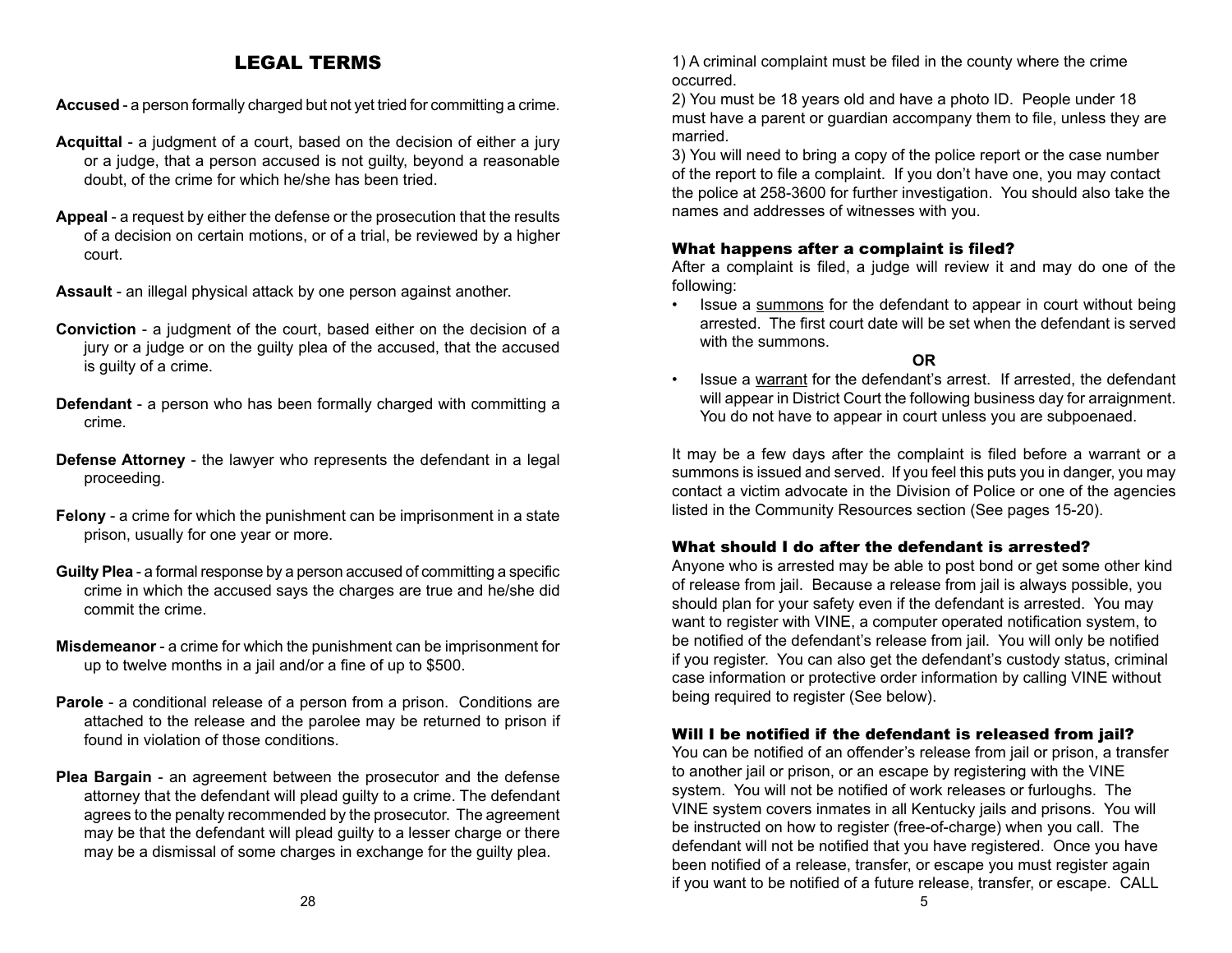1-800-511-1670 (toll free) to register.

## Should I have my injuries photographed?

If you have visible injuries, you should have photographs taken for use as evidence in court. Some injuries, such as bruises, might become more visible one to several days after the incident, in which case you will want to have them photographed again. You can request that photographs be taken by the Office of the Fayette County Sheriff or the Division of Police. If photographs of your injuries exist, always make sure the court is aware. If you receive medical treatment for your injuries, you may request that your physician take photographs.

## What other types of documentation or evidence might be helpful?

It is important to keep all documentation and evidence you might have related to the abuse or threats of harm that you have experienced, such as:

- Threatening voice and text messages, emails, cards, notes, social media posts, etc. (including messages sent through a third party)
- Photos or video documentation
- Medical documentation
- Witness(es) names and contact information
- Written documentation you have kept, such as a journal or diary

If the police are involved, make them aware of the documentation and evidence that you have or that may be available. They may help preserve evidence for you. If the police aren't involved, it is still important to keep all evidence and documentation, even if it seems small or insignificant. These items may help the criminal justice system understand what you have experienced and/or make a difference in how the court views your case. Documentation is particularly critical if you are being stalked. Ask a victim advocate or go to www.outrageus.org for more information on documenting stalking.

## What happens when this goes to court?

You are only required to appear in court when subpoenaed. A *subpoena* is a court order requiring you to be in court at a certain time. It is extremely important to be on time!

A defendant can plead guilty at any stage of the court process, following arraignment. This, and several other things, will determine how far through the court process the case will go, and how long it will take. The step-bystep court process is as follows:

**Arraignment:** The defendant's first court date is to notify him/her of the **6 27** 27

# Additional Community Resources

In addition to the community resources listed on pages 15-20, you may also want to contact the following organizations for more information:

#### **Kentucky Cabinet for Health and Family Services 245-5414 or 1-800-752-6200** (nights and weekends) **chfs.ky.gov**

The Cabinet investigates all reports of abuse, neglect, and exploitation of older and disabled adults. Cabinet social workers provide general adult services including: information and referral, protection, and assistance in securing health, financial, legal, and housing services.

#### **Lexington Senior Citizens Center 278-6072**

On-site social workers are available to provide services and support to elderly residents in the community. In addition, many programs that serve the elderly are available at the Center.

# **Nursing Home Ombudsman Agency of the Bluegrass 277-9215 or 1-877-787-0077**

#### **www.ombuddy.org**

Ombudsmen advocate on behalf of residents in nursing homes, personal care homes, and family care homes. Their primary objectives are to protect the rights of residents, work to resolve residents' concerns, and empower residents to make informed choices. Ombudsmen work directly with residents to ensure their safety and care needs are being met. The agency also provides support to families and educational materials on long-term care.

#### **Office of Aging Services and Disability Support Lexington-Fayette Urban County Government 258-3806**

Provides information and assistance for individuals age 60 and older or those with disabilities.

# Facts About Older/Disabled Adult Abuse

- Nationally, there are approximately 500,000 cases of domestic and institutional abuse of older adults every year.
- In Kentucky, approximately 30,000 reports of adult abuse (including spouse abuse) are investigated by the Cabinet for Health and Family Services each year.
- Neglect is the most common form of abuse of older and disabled adults in domestic settings, followed by physical abuse and financial exploitation.
- More than two-thirds of the perpetrators of abuse of older and disabled adults are family members of the victims.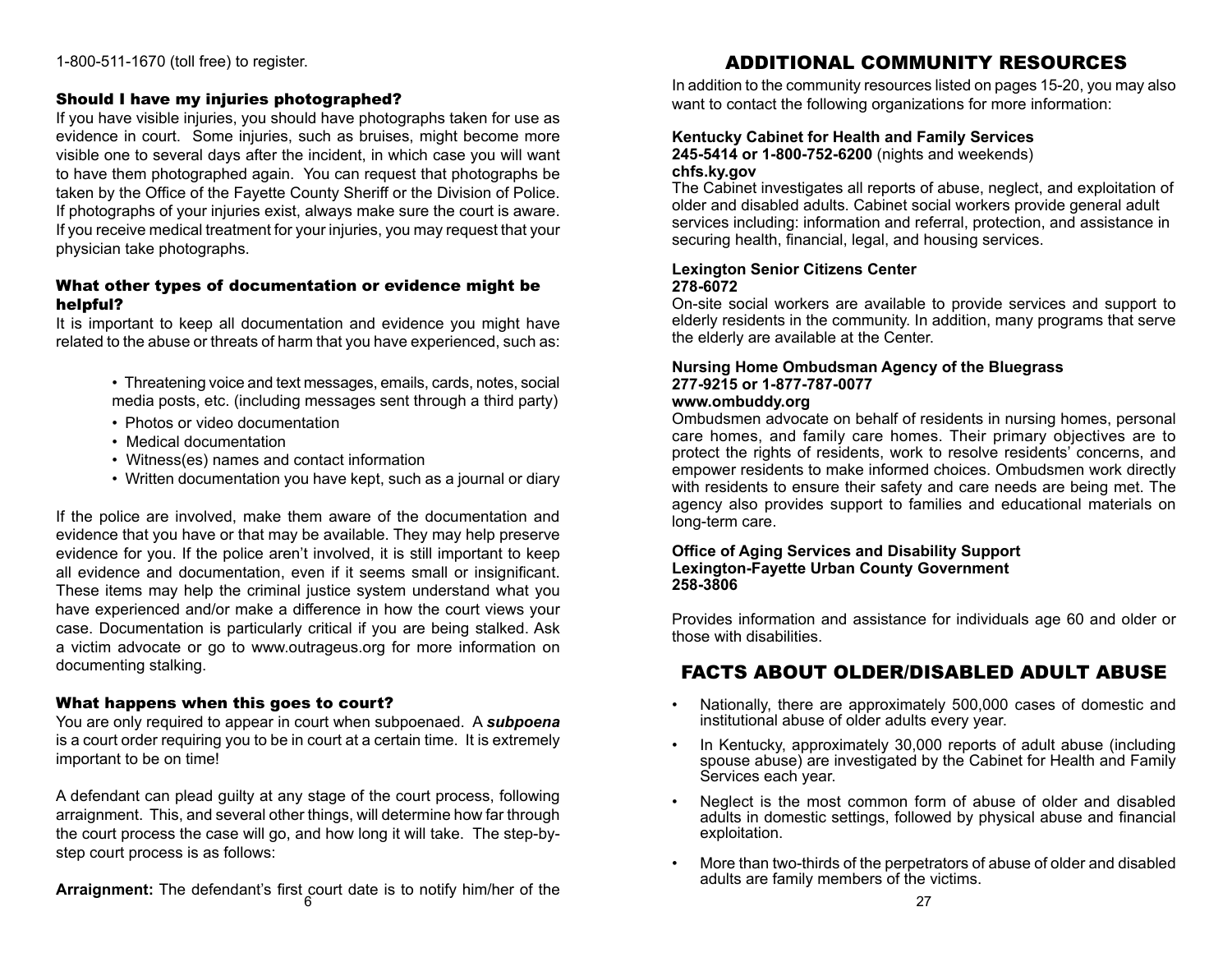# Abuse of Older or Disabled Adults

Abuse of older people and people with disabilities is a serious problem that affects thousands of individuals across the country. It includes physical abuse, sexual abuse, emotional abuse, financial exploitation, neglect, abandonment and self-neglect. The abuser may be a spouse, adult child, sibling, friend, or caregiver. The abuse may occur in the home or in an institutional setting, such as a nursing home.

## What are the signs and symptoms of abuse of older or disabled adults?

The signs of abuse vary according to the situation and the type of abuse perpetrated. Following are some of the common symptoms of abuse, neglect and exploitation:

- Broken bones
- Cuts, burns, or bruises (multiple or patterned)
- Untreated wounds or injuries
- Weight loss or malnutrition
- Dehydration
- Confinement or restraint
- Misuse of medication
- Threats of harm
- Abandonment or isolation
- Improper clothing or shelter
- Misuse of assets, credit cards, or personal belongings
- Lack of medical care
- Fear of spouse or caregiver

## What should I do if I suspect abuse, neglect or exploitation?

Report it! KRS 209 requires anyone who knows or suspects that a vulnerable adult is the victim of abuse, neglect or exploitation to report it to the Kentucky Cabinet for Health and Family Services (see page 27). If the person is in immediate danger, you should call the police. If you are reporting suspected institutional abuse or neglect, you can also call the Nursing Home Ombudsman Agency of the Bluegrass (see page 27).

When you make a report, tell the social workers as much as you can about the situation. They will want to know the victim's name, age, address, and the extent of abuse, neglect or exploitation. Give them as much background information as you can, such as how and when it happened, and the identity of the perpetrator, if known. Complaints may be reported anonymously.

charges. You do not have to appear since no testimony is taken, but you may attend if you choose. The judge will appoint a Legal Aid attorney for the defendant if needed, set a hearing date, and review the bond if the defendant is still in jail. If the defendant is released, conditions of release will be determined by the judge.

**Hearing:** Despite the name, testimony is generally not taken at this stage of the court process. However, you may be subpoenaed to appear. A victim advocate will try to contact you before court, or you may contact an advocate by calling the County Attorney's Office at 254-4941. An advocate will also be present in court. The defendant may plead guilty. If the defendant pleads not guilty, there will be additional court dates.

**Pretrial:** This is a time of investigation and plea bargaining. You may be subpoenaed to appear. The case is assigned to a judge who will hear it if it goes to trial.

**Trial:** This is a formal hearing of the case in front of a judge and/or a jury. All witnesses testify and evidence, such as photographs or medical records, is shown. The defendant may or may not testify, and you may be subpoenaed to appear. The defendant will be found guilty or not guilty, provided the case is not dismissed.

#### What if I want to drop charges?

You are **not** able to drop charges in Fayette County. Once a charge has been filed by you or the police, it becomes the responsibility of the County Attorney's Office to prosecute. You can discuss any concerns you have regarding prosecution and sentencing options with a victim advocate at 254-4941.

# EMERGENCY PROTECTIVE ORDERS

#### Why file for an emergency protective order (EPO)?

The purpose of a protective order is future protection. The person the order is filed against, known as the **"respondent"** in court, will not go to jail unless the order is broken. The order can help protect you whether or not you want to remain in the relationship.

#### Who may file for an EPO?

You can file for an EPO in your county of residence or in the county to which you flee to escape the abuse. **There is no filing fee nor is an attorney needed to file a petition.**

**To be eligible for an EPO, the respondent must have either:**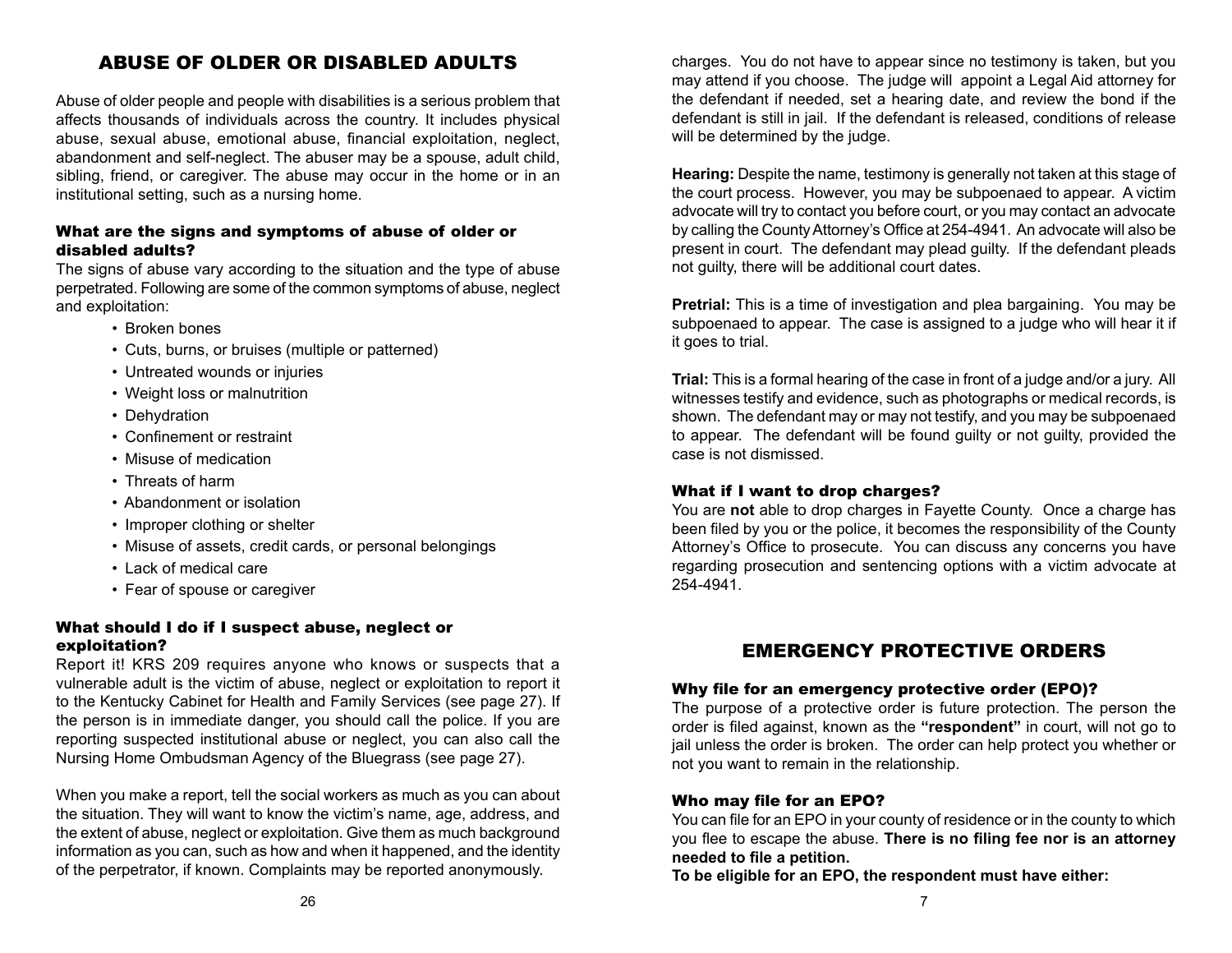- 1) physically injured or assaulted you;
- 2) sexually abused or assaulted you;
- 3) threatened to physically injure or assault you; or,
- 4) done something to place you in fear of injury, abuse, or assault.

Destruction of property alone is not grounds for an EPO, although if the destruction is coupled with threats to your safety, you may be eligible for an EPO. A petition may be filed by a family member or member of an unmarried couple seeking relief or by an adult family member or member of an unmarried couple on behalf of a minor family member.

## **The relationship between you, as the petitioner, and the respondent must be:**

1) spouse or former spouse

2) unmarried couple, currently or formerly living together, or with a child in common

3) parent or grandparent

4) child or stepchild

5) a petition may be filed against any person living in the same household as a minor child (under the age of 18) if the child is the alleged victim.

# Where do I get an EPO in Lexington-Fayette County?

**When Where**

Monday - Friday **Domestic Violence Office** 8:00 a.m. to 4:00 p.m. Fourth Floor, Office D-466 Fayette District Court Building 150 N. Limestone St. 246-2248

Weekends and Holidays 150 N. Limestone St.

Monday - Friday Clerk's Office, Front Lobby 4:00 p.m. to 8:00 a.m. Fayette District Court Building 246-2228

# *You have a right to file an EPO 24 hours a day, seven days a week!*

# How do I file for an EPO?

1) A clerk will give you a blank petition to fill out. You should describe the most recent act(s) of abusive or threatening behavior and any history of such behavior. Describe any injuries in detail and whether or not weapons were involved. Your statements will be made under oath before a clerk.

If you are in a hospital, nursing home, or are physically unable to come to

# VINE: Victim information and notification everyday

# **Notification of an Offender's Release from Jail or Prison:**

You can be notified of an offender's release from a jail or prison, a transfer to another jail or prison, or an escape by registering with the VINE system. You will not be notified of work releases or furloughs. The VINE system covers inmates in all Kentucky jails and prisons. You will be instructed how to register (free-of-charge) when you call. Once you have been notified of a release, transfer, or escape you must register again if you want to be notified of a future release, transfer, or escape.

# **CALL 1-800-511-1670 (toll free)**

# **Notification when a Protective Order has been served:**

Call VINE Protective Order to register to be notified when the respondent has been served with the protective order so you can take extra safety precautions if needed. You will also be notified of upcoming court dates, expiration dates, and any amendments that are filed.

# **CALL 1-800-511-1670 (toll free)**

# Crime Victim Compensation

If you are a victim of a crime who has suffered injuries, you may be eligible for crime victim compensation. The Crime Victim Compensation Board may be able to provide financial assistance if you lost wages, or have medical bills or other expenses that are a result of the crime.

To find out if you are eligible for compensation, ask a victim advocate for assistance or contact the Crime Victim Assistance Program for a claim form:

> **Crime Victims Compensation Board 130 Brighton Park Blvd. Frankfort, Kentucky 40601 (502) 573-2290**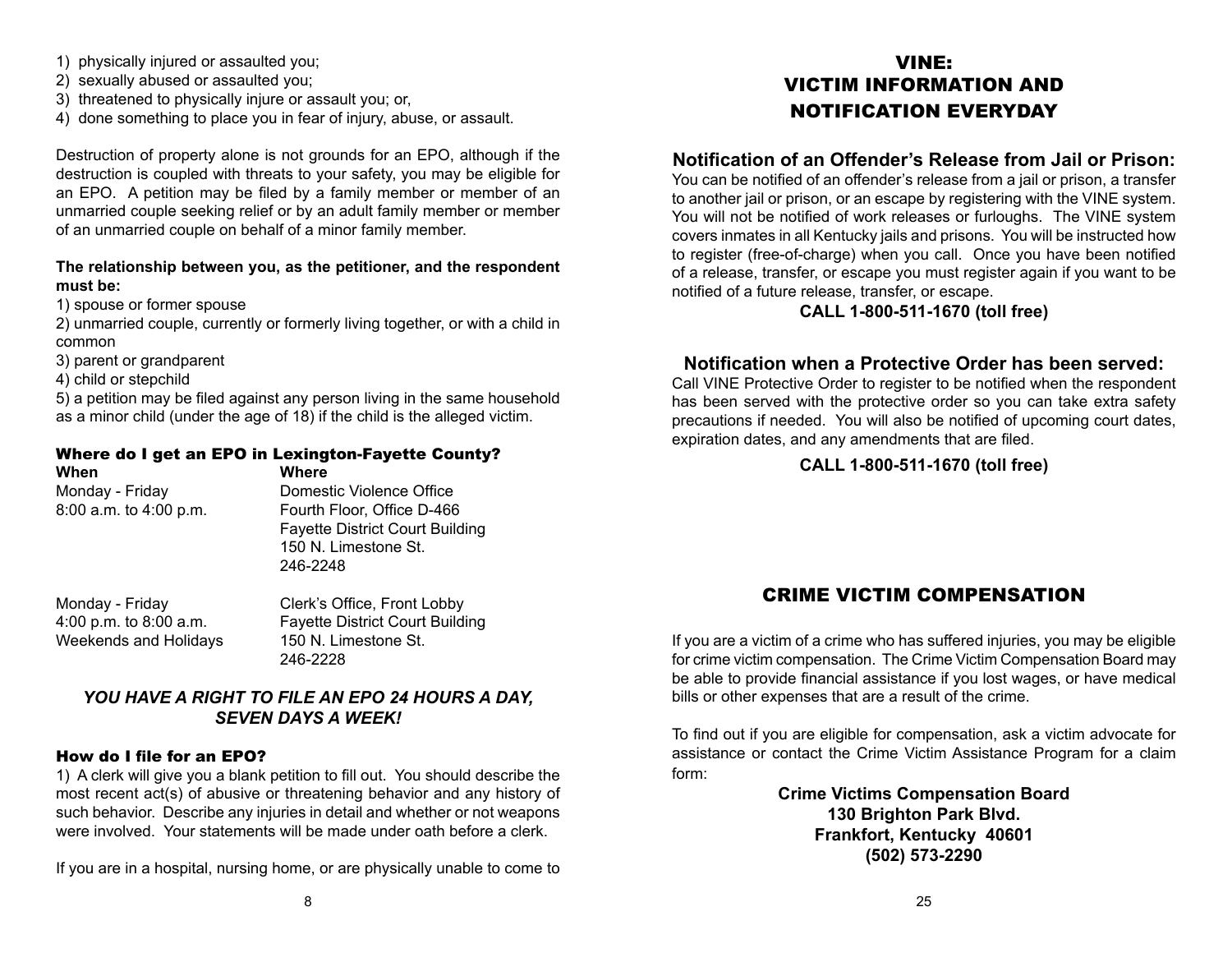**Language Line Services 1-800-528-5888 (immediate assistance) or 1-877-886-3885 www.languageline.com**

**Cyracom 1-800-713-4950 www.cyracom.com**  **Accipio Language Services 533-4313 (local) www.accipioservices.com**

**Pacific Interpreters 1-800-311-1232 www.pacificinterpreters.com** **Ameri-Lingua Language Services 509-4195 (local) www.ameri-lingua.com**

# IF YOU ARE A VICTIM OF DOMESTIC VIOLENCE:

# *See that you and your children are safe!*

- **Call the police for protection**. The abuser may be arrested without a warrant.
- Ask any of the agencies listed in this booklet for assistance  $w_i$  i the **safety planning. (See Community Resources, pages 15-20)**
- Call the **Office of the Fayette County Sheriff** for **safety planning assistance in your home.**
- **Ask any of the agencies listed in this booklet for information about:**



## **The Cell Phone Program**

(which may be able to provide you with a cell phone for emergencies)

*It is your responsibility to ask about this program if you are interested.* 

- Call **GreenHouse17** for **shelter** and information.
- Contact the Kentucky Cabinet for Health and Family Services to assist you and your family in obtaining protective and support services.
- Get medical attention, records, and photos of your injuries.
- $24$ • File a criminal complaint and/or a Petition for a Protective Order.

the courthouse to file a petition, a sheriff's deputy is available to come to you to assist you in filing for your emergency protective order.

2) On the petition you may ask for any of the following:

• **no contact -** an order to stop the respondent from making any contact with you including calls, letters, messages, etc. (see page 13);

• **no violent contact -** an order to stop the respondent from abusing or threatening you (see page 13);

• **vacate -** an order for the respondent to vacate the residence you share;

• **no property damage -** an order for the respondent not to sell or destroy any family property;

• **custody -** an order for temporary child custody;

• **other relief or assistance needed to stop the abuse -** you have to be specific. For example, you might ask that child support be addressed at the hearing, or that the respondent be ordered to a certified batterer intervention program for a domestic violence assessment (see page 21).

3) A judge will review your petition and decide which, if any, of the requests will be granted. The clerk will give you a copy of the judge's decision. If an EPO is issued, **keep a copy of it with you at all times**. Once the respondent is served with a copy of the EPO, it is effective until a court hearing is held (within 14 days). If the respondent has not been served with a copy of the order by the court date, you may request that the court reissue the EPO and a summons for the respondent to appear in court. **If the hearing date is not on your paperwork, call the clerk's office at 246-2248**.

The judge may issue a court summons instead of a protective order if he/ she feels there is no immediate danger. If this happens, you will be given a date for a hearing to decide if a protective order will be issued.

## What if my EPO is denied?

If you are denied an Emergency Protective Order and/or Summons, it is **very important** that you speak to an attorney and/or an advocate as soon as possible to explore your legal options and to put in place a safety plan for your protection.

## What happens after an EPO is issued?

If the judge grants you an EPO, the Sheriff's deputy will immediately try to serve the respondent with a copy and notice of the hearing. **The EPO is not in effect until the respondent has been served. Call VINE Protective Order (1-800-511-1670) to register to be notified when the respondent has been served and of upcoming court dates, expiration dates, and any amendments that are filed. You may need to take extra safety**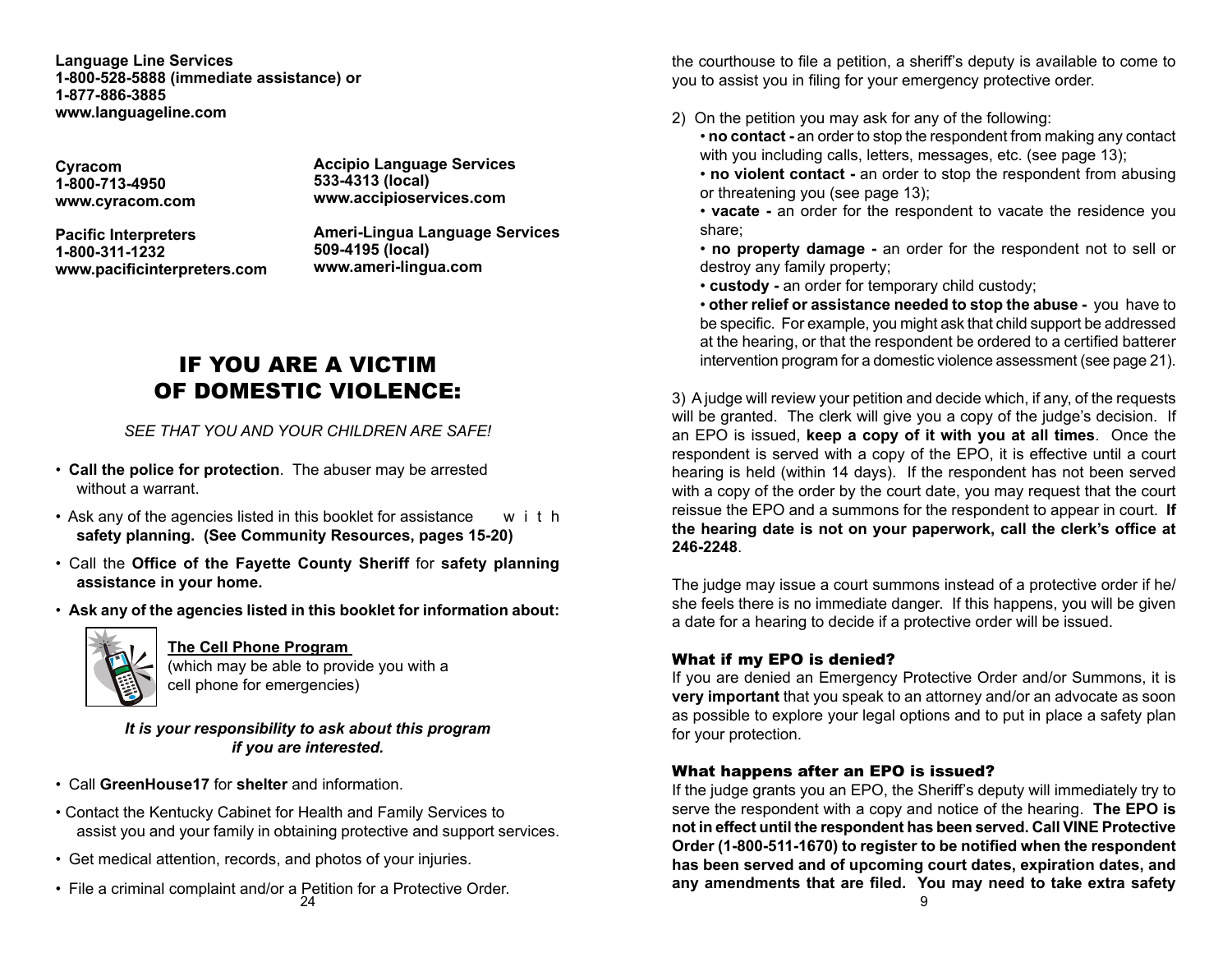#### **precautions when the order is served if you think the respondent might try to harm you after being served with the order.**

If the respondent violates one of the conditions of the EPO you must call the police or return to the court to file a complaint on the violation. This is VERY important. The EPO will only work if everyone involved takes it seriously.

It is also important that you attend court on the scheduled hearing date for your case. If the respondent has not been served by the court date, you still need to appear at the hearing to let the judge know whether or not protection is still needed. If you fail to appear, the judge may summons you or take action against you. When you appear in court at the first hearing, if the respondent has not been served, you can ask the Judge for permission to be excused from returning to court until the respondent has been served. If your request is granted, you will be notified by the Domestic Violence Clerk's Office when it is time for you to return to court. It is extremely important that you maintain your current address and phone number with the Domestic Violence Clerk's Office so that they can contact you when it is time for you to appear in court. Your contact information will be protected. It is also important that you stay in touch with the Office of the Fayette County Sheriff at (859) 252-1771 to assist in their efforts to serve the respondent, and to address any questions you may have regarding service. If you are represented by an attorney, you should maintain contact with him/her during this time.

## Who can help me with the EPO?

An advocate can help you prepare for the hearing and be available at the court hearing. One of the victim advocates from the County Attorney's Office will try to contact you before the hearing date, or you can contact them at 254-4941. Victim advocates are also available in other Lexington agencies. See the section on Community Resources, pages 15-20, to determine which agency can best meet your needs. In addition, you can contact Legal Aid of the Bluegrass (253-8620) to request legal representation through their Domestic Violence Advocacy Program. If accepted, they will assign a staff attorney or volunteer attorney to represent you at your domestic violence hearing free-of-charge or provide you with counsel and advice regarding your hearing. The Office of the Fayette County Sheriff (252-1771) has an officer available to help you with safety planning before or after your hearing.

## Do I need an attorney at the hearing?

While it is not required, you may want to consider bringing an attorney with you to your civil Domestic Violence Order hearing. Having legal representation can often help to present your case more effectively and assist you with obtaining the relief you are seeking. It is especially important to have legal representation if you think the respondent will be represented

**National Network to End Violence Against Immigrant Women** www.immigrantwomennetwork.org

**OutrageUs** www.outrageus.org

**Women's Law Information** www.WomensLaw.org

**Workplaces Respond to Domestic and Sexual Violence** www.workplacesrespond.org

# Language Access

If you have difficulty reading, writing, speaking or understanding English, you have the right to an interpreter in certain situations. All agencies that receive federal assistance (e.g., hospitals, public benefits offices, many community agencies) must provide services that are accessible to persons with limited English proficiency. Kentucky courts must also provide interpreters during court proceedings when needed. You or your victim advocate can notify agencies of your need for interpretation services. **Not providing a timely interpreter or a translation constitutes national origin discrimination. If you have questions or feel your rights have been violated, you may contact the U.S. Department of Justice Civil Rights Division at 1-888- 848-5306.**

# Language Resources

**National Domestic Violence Hotline (Multiple Languages Available for Victims):**

#### **1-800-799-7233 (SAFE) and 1-800-787-3224 (TTY)**

Help is available to callers 24 hours a day, 365 days a year. Hotline advocates are available for victims and anyone calling on their behalf to provide crisis intervention, safety planning, information and referrals to agencies in all 50 states, Puerto Rico and the U.S. Virgin Islands. Assistance is available in English and Spanish with access to more than 140 languages through interpreter services. Services are free.

**Telecommunications Device for Hearing/Speech Impaired (TTY or TDD) Long Distance 1-800-855-2881 and Local 711**

## **Telephone Interpretation:**

Telephone interpretation is available in many different languages through a variety of services. Many agencies utilize telephone interpretation services to communicate with clients who are not proficient in English. For agencies receiving federal funds, directly or indirectly, there should be no charge to the client for use of the service.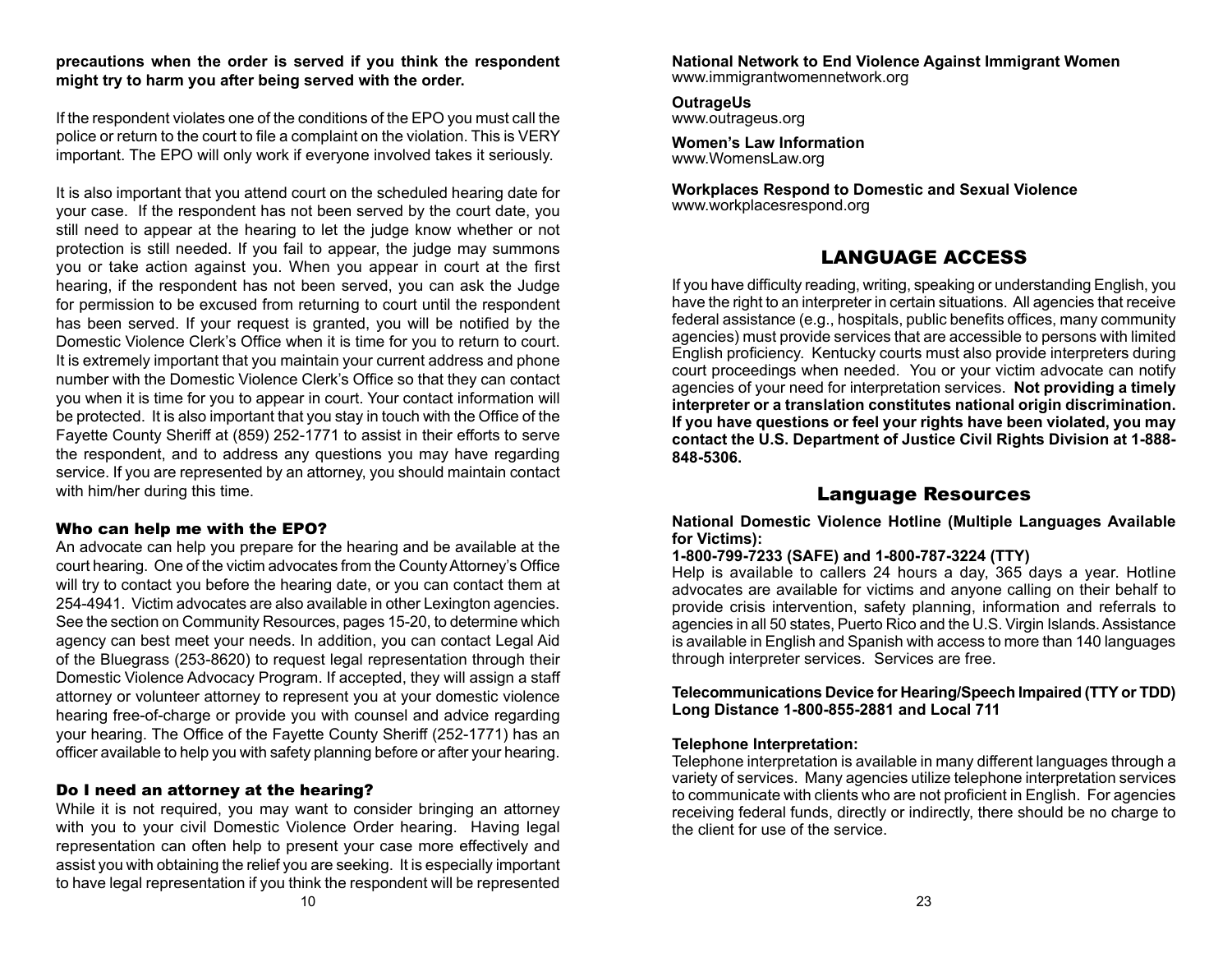# National Helplines

#### **National Domestic Violence Hotline**

**1-800-799-SAFE (7233) • 1-800-787-3224 (TTY) www.thehotline.org**

Hotline advocates are available 24/7 for victims and anyone calling on their behalf to provide crisis intervention, safety planning, information and referrals to agencies in all 50 states and U.S. territories. Assistance is available in English and Spanish with access to more than 170 languages through interpreter services.

#### **National Suicide Prevention Lifeline**

## **1-800-273-TALK (8255) • 1-888-628-9454 (Spanish) 1-800-799-4889 (TTY)**

#### **http://www.suicidepreventionlifeline.org/**

No matter what problems you are dealing with, we want to help you find a reason to keep living. By calling 1-800-273-TALK (8255) you'll be connected to a skilled, trained counselor at a crisis center in your area, anytime 24/7.

#### **National Teen Dating Abuse Helpline 1-866-331-9474 • 1-866-331-8453 TTY**

#### **www.loveisrespect.org**

Information on dating abuse available at the website, including online messaging. Peer advocates available from 4 p.m. to 2 a.m. daily.

#### **Rape, Abuse & Incest National Network (RAINN) 1-800-656-HOPE (4673)**

#### **www.rainn.org**

A free national, confidential service for crisis intervention and referral. Live support is available via online messaging at the National Sexual Assault Online Hotline.

# Additional Websites

**Battered Women's Justice Project** www.bwjp.org

**Futures Without Violence** www.futureswithoutviolence.org

**Kentucky Association of Sexual Assault Programs** www.kasap.org

**Kentucky Domestic Violence Association** www.kdva.org

**Kentucky Suicide Prevention Group** www.kentuckysuicideprevention.org

**National Coalition Against Domestic Violence** http://www.ncadv.org

by an attorney. However, if you are a victim of a crime and the abuser is being criminally prosecuted, you do not need to hire an attorney to represent you in criminal court. The County or Commonwealth's Attorney will handle the prosecution of the abuser, work with you to address your concerns, and provide you with victim advocacy services.

#### Should I have my injuries photographed?

If you have visible injuries, you should have photographs taken for use as evidence in court. Some injuries, such as bruises, might become more visible one to several days after the incident, in which case you will want to have them photographed again. You can request that photographs be taken by the Office of the Fayette County Sheriff or the Division of Police. If you receive medical treatment for your injuries, you may request that your physician take photographs. If photographs of your injuries exist, always make sure the court is aware.

#### What other types of documentation or evidence might be helpful?

It is important to keep all documentation and evidence you might have related to the abuse or threats of harm that you have experienced, such as:

> • Threatening voice and text messages, emails, cards, notes, social media posts, etc. (including messages sent through a third party)

- Photos or video documentation
- Medical documentation
- Witness(es) names and contact information
- Written documentation you have kept, such as a journal or diary

If the police are involved, make them aware of the documentation and evidence that you have or that may be available. They may help preserve evidence for you. If the police aren't involved, it is still important to keep all evidence and documentation, even if it seems small or insignificant. These items may help the criminal justice system understand what you have experienced and/or make a difference in how the court views your case. Documentation is particularly critical if you are being stalked. Ask a victim advocate or go to www.outrageus.org for more information on documenting stalking.

#### What happens at the hearing?

This is your opportunity to tell the court about the abusive or threatening incident(s) and to present any evidence you have. You should inform the court of any safety needs that you and your child(ren) have, of any child support or child custody issues, and of any alcohol, drug, or domestic violence treatment that may be needed.

11 You need to bring any witnesses that you may have or any documents that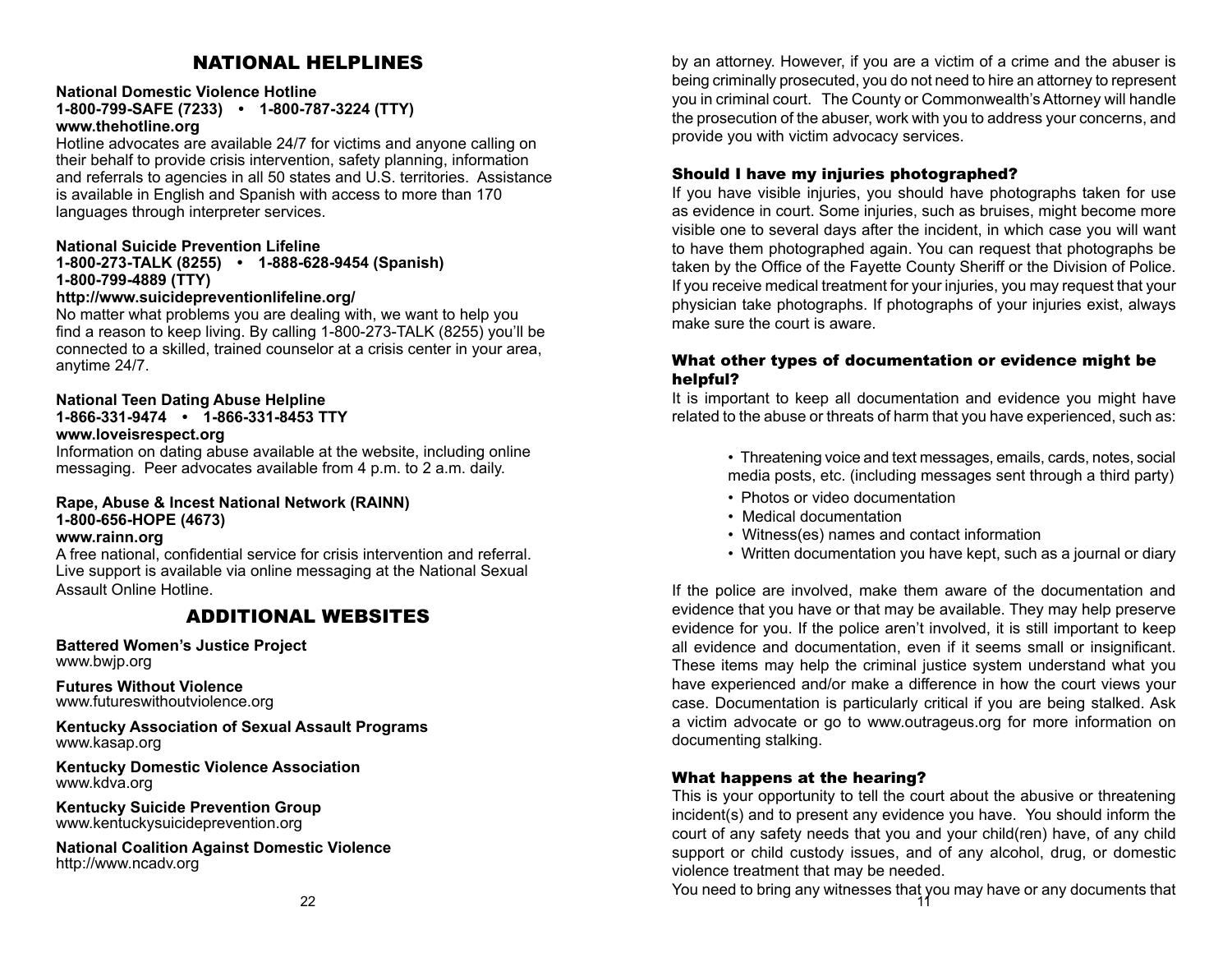may be evidence of the abuse (medical records, police reports, photos, etc.). The clerk can assist you in obtaining subpoenas for any witnesses. If you don't have any physical evidence, the judge will have to decide the case based on your testimony. The abuser will be allowed to speak and present evidence as well. There will just be one court date so you should be prepared.

At the hearing, if the judge believes that abuse has occurred and may occur again, a long-term protective order can be issued. This is called a **Domestic Violence Order (DVO)**. In addition to the protection you can get on the EPO (see page 8), you can ask that a DVO include treatment for the respondent, temporary child support, visitation, removal of firearms by the Office of Sheriff, or other assistance needed to stop the abuse.

Sometimes the judge also orders the respondent not to follow or stalk you as a part of a "no violent contact" order. Make sure you understand the conditions of your order before you leave court. You can direct questions to the judge or the victim advocate.

#### For how long will the order be in effect?

The judge will decide how long your protective order will be in effect. It can be issued for up to three years. If you wish to have the DVO extended for a longer period of time, you must file a motion with the court **before it expires** giving your reason(s) for the request. You may request that it be renewed for up to three years at a time. Call VINE Protective Order (1-800- 511-1670) to register to be notified when the respondent has been served and of upcoming court dates, expiration dates, and any amendments that are filed.

#### What if things change after the hearing?

If you need to change any portion of the order, you must return to court to have the order amended. It is important to recognize that, although the order was issued at your request, it was issued by the court and the conditions of the order can only be changed by a judge. If the order states "no contact," then there should be no contact between the parties. If the respondent initiates contact, call the police or file a complaint in District Court as soon as possible. If your DVO is for "no contact" and you want to have contact with the respondent, you will first need to request that the court amend the order to "no violent contact." If you have an order for "no violent contact" and there are further problems, you can return to court to ask for a "no contact" order.

## What do "no contact" and "no violent contact" mean?

Judges often specify what "no contact" means on the order. It is up to the judge to decide, but "no contact" usually includes:

# Certified BATTERER INTERVENTION PROGRAMS (BIPs) in Fayette County

BIPs focus on reducing violence and other behaviors that are associated with violence. No matter which intervention program someone chooses to attend, his or her attendance and successful completion of the program will be monitored by the Office of the Fayette County Sheriff's Court Order Monitoring Program (252-1771) and reported back to the court.

You can find a current list of state certified Batterer Intervention Providers at: http://chfs.ky.gov/dcbs/dpp/battererintervention.htm Click on the link for Certified Batterer Intervention Providers (on the right side of the page), then scroll down to Lexington, where all local certified providers and their contact information is listed. Contact them for program fees and length, days and times of sessions, and services offered.

## **Victims of domestic violence should know that:**

- Batterer Intervention is not a quick "fix".
- Attending Batterer Intervention does not guarantee change. Many batterers continue to abuse/control their partners during and after the program. If there are any new incidents of abuse, victims should report them to the police.
- Victims have a right to contact BIP providers to inquire about the abuser's attendance or to report any concerns they may have. All calls will be held strictly confidential.
- BIPs may make contact with victims and invite them to stay in touch (confidentially) while the abuser is in the program. They can also provide information on community resources victims may need.
- "Anger Management" is not an appropriate referral for batterers. Domestic Violence is not an anger problem. It is a problem of one person wanting power and control over another.
- Substance abuse problems need to be treated separately or in conjunction with batterer intervention. Treatment of one will not take care of the other.
- The victim is not responsible for the batterer's attendance in batterer intervention. The batterer is responsible.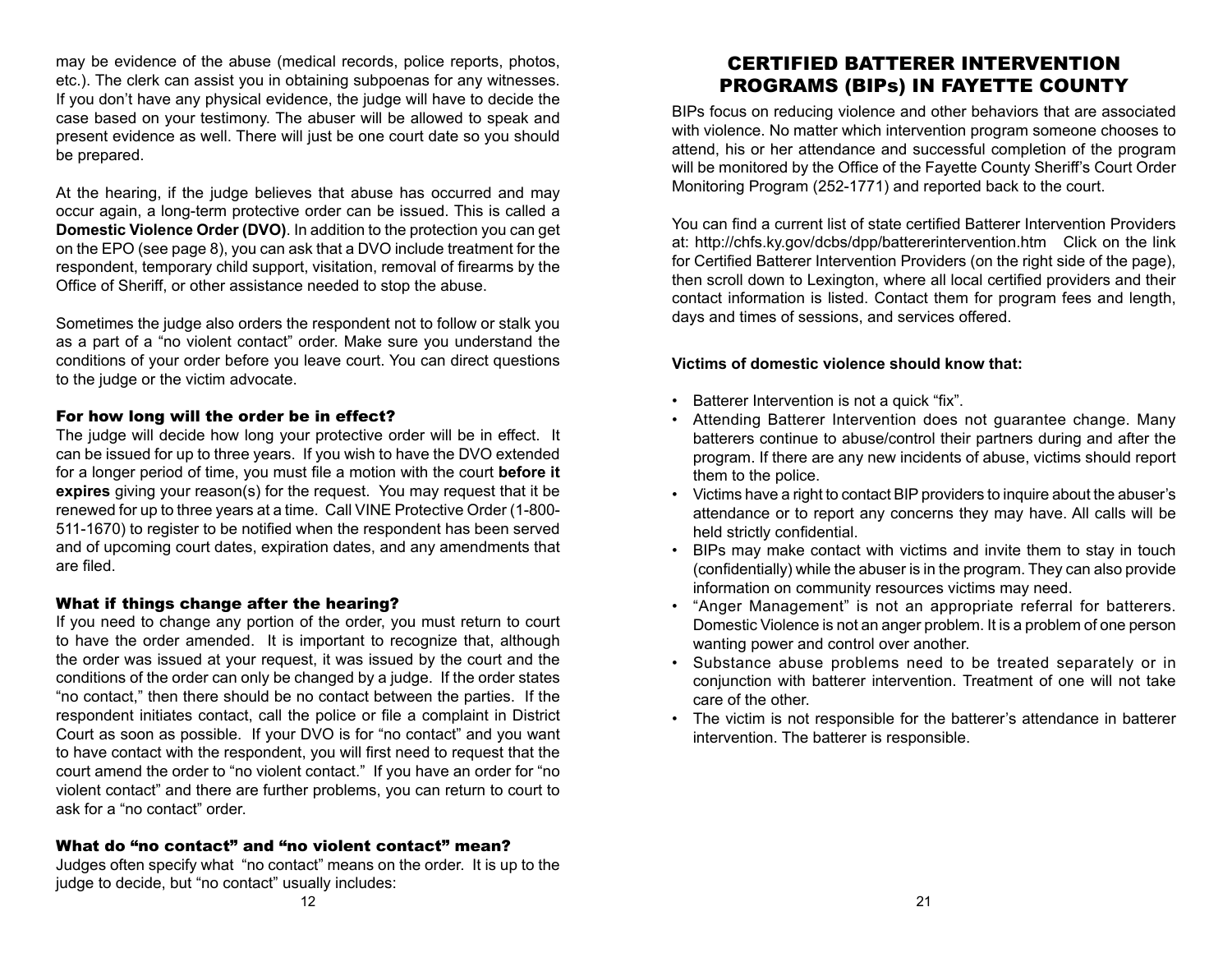available for parents and child(ren) who have experienced separation, divorce, removal of child(ren), and/or alienation of child(ren). Temporary and long-term supervisory services are available.

#### **UK Police Department 257-1616**

Responds to all reported incidents of dating and domestic violence occurring at the University of Kentucky. Arrest is the preferred response, however, when a probable cause arrest cannot be made, officers assist victims with criminal complaint procedures. Victims may also receive assistance with obtaining protective orders. The Criminal Investigations Unit will follow up with the victim and document any necessary evidence including photographs of injuries and victim statements. Referrals to social service agencies and counseling centers are available as needed.

#### **UK Targeted Assessment Program (TAP) 245-5109**

Provides free individualized services to families with children who have low incomes and are experiencing barriers to self-sufficiency such as domestic violence, substance abuse, mental health issues and learning problems. Services available to domestic violence victims include assessments, safety plans, assistance with obtaining protective orders and filing criminal charges, and information and referrals to other agencies for assistance with counseling, shelter, housing, employment and other supportive services.

#### **UK Violence Intervention and Prevention (VIP) Program University of Kentucky, Lower Level of Frazee Hall 257-3574**

## **www.uky.edu/studentaffairs/vipcenter**

Provides support and advocacy services to UK students, faculty and staff who have been impacted by violence. VIP is home of the Green Dot violence prevention strategy and provides prevention and educational activities across campus. The Green Dot strategy emphasizes the role all community members play by recognizing and intervening in potentially violent situations and helping to change the culture which sustains violent behavior.

- no face-to-face contact
- no contact by phone, mail, email, cell phone, internet, etc.
- no written correspondence
- no gifts, flowers, etc.
- no third party contact

Sometimes the judge will order the respondent to remain a specific distance away from you at all times and places, not to exceed 500 feet. You can also request that the respondent remain up to 500 feet away from a specific location such as your residence, your workplace, your children's day care or school, or anywhere you feel is necessary to maintain your safety. It is **very important** that you be aware, if you request in your petition that the respondent stay a certain distance away from a specific location such as your residence or your workplace, etc., **they will receive notice of that address**. If the respondent does not already know the address, it is often safer to simply request a 500 feet general restriction from you at all times and places, so that you do not have to disclose a protected address.

Judges may also specify what "no violent contact" means on the order. It usually includes:

- no abusive physical contact
- no physical restraining or holding against will
- no threats or harassment

Sometimes the judge also orders the respondent not to follow or stalk you as a part of a "no violent contact" order. Make sure you understand the conditions of your order before you leave court. You can direct questions to the judge or the victim advocate.

**NOTE: Any person who has a protective order against him/her is not allowed to own, purchase, or possess a firearm.**

## What if the respondent violates the order?

**If the respondent violates the protective order (EPO or DVO) in any way call the police immediately, or file a complaint.** If the police are called, they can arrest the respondent for violation of the protective order. If they cannot find the respondent, or if the police were not called at the time of the violation, you can go to the County Attorney's Office (see page 8) in the District Courthouse, Third Floor at 150 North Limestone and file an affidavit (a sworn statement) or a complaint. Someone at the County Attorney's Office can help you determine whether you need to file an affidavit or a complaint based on the type of violation. A judge will review the affidavit or complaint and decide what action to take.

## What if I go to another state?

Your DVO can be enforced in every state in the United States, and on tribal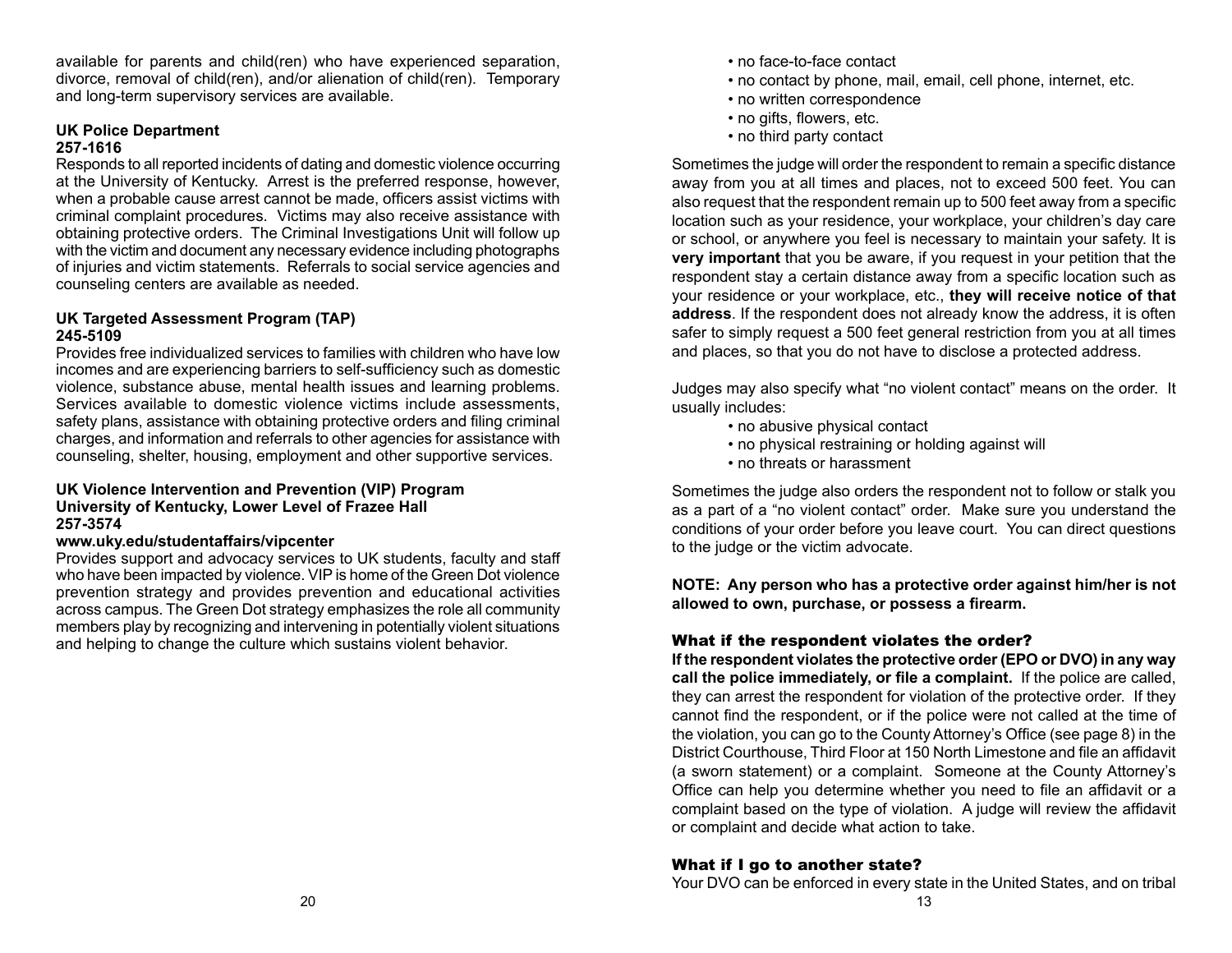lands and U.S. Territories. Law enforcement officers should enforce an active order that contains both parties' names whether or not it is certified, however it is preferable to get your order certified. A certified copy has a statement on it which says that it is a true and correct copy of the court document, and is signed or initialed by the court clerk. You can get your DVO certified at the time it is issued, or you can get a certified copy from the clerk of the court that gave you the order. If you no longer live in the area where you got the order, your court clerk, domestic violence victim advocate, or attorney should be able to help you get a certified copy.

States have different rules about how to get out-of-state orders enforced. You can find out how to get your order enforced by calling a domestic violence shelter, court clerk, or local prosecutor in the state to which you go. You can also call the National Domestic Violence Hotline (1-800-799- 7233) if you have questions.

#### What if both a civil complaint (EPO) and a criminal charge are filed?

In many cases, criminal charges are filed and victims file for protective orders. Criminal charges and protective orders are two separate court proceedings which can result in separate orders or consequences. What happens in one does not affect what happens in the other. In an EPO hearing, any available evidence should be presented, but the level of proof needed is lower than in a criminal trial. In a criminal trial, there must be enough evidence to prove beyond a "reasonable doubt" that a crime has been committed.

Protective orders and criminal charges require separate court appearances. A "no contact" or "no violent contact" order may be in place in each court. A change to one order (for example: dismissal, amendment, or termination) does not automatically affect the other.

#### **Legal Aid of the Bluegrass 498 Georgetown Street 253-8620 or 1-800-928-4556 www.kyjustice.org**

Provides free civil legal assistance to victims of domestic violence. Services available to victims regardless of income include: assistance in obtaining Domestic Violence Orders (DVOs), including representation at DVO hearings, and with related matters of temporary child custody, support and visitation; assistance with immigration; and general civil legal services for victims 60 years and older. Services available to victims depending on income eligibility include: assistance with divorce, custody and visitation (not related to DVO), housing issues, consumer issues, disability and public benefits denials, employment issues, and bankruptcy.

#### **The Nest (A Center for Women, Children and Families) 530 N. Limestone St. 259-1974**

## **www.thenestlexington.org**

Provides at no charge: drop-in crisis day care and age appropriate activities for children under 6, parenting classes, necessary supplies for infants/ children and community referrals, adult and child individual and family therapy with a focus on survivors of domestic violence and/or childhood abuse, domestic violence support groups, and general counseling.

#### **Parent's Information Line 1-800-244-5373 (CHILDREN)**

## **www.pcaky.org**

Toll-free, statewide, 24 hours/day, 7 days/week parent resource and referral help line - offering parents and caregivers a lifeline of support and services.

#### **SANE (Sexual Assault Nurse Examiner) Program, Division of Police, Lexington-Fayette Urban County Government 258-3700**

Provides a comprehensive response to victims of sexual assault who are age 14 years and above. Individualized care is provided by a sexual assault response team (SART), which includes a sex crimes detective, a sexual assault nurse examiner, and a rape crisis advocate. There is no charge to victims for the forensic examinations, which are available at the University of Kentucky Hospital 24 hours a day, 7 days a week.

## **Sunflower Kids Supervised Visitation Center 268-0487**

## **www.sunflowerkids.org**

Provides supervised visitation and monitored exchanges in a safe and positive environment when a parent must be monitored while interacting with their child(ren) or to prevent contact between parents during exchanges of children due to safety concerns. Families who have experienced child abuse/neglect, domestic violence, sexual assault, and/or stalking can be court ordered for visitation and exchange services. Services are also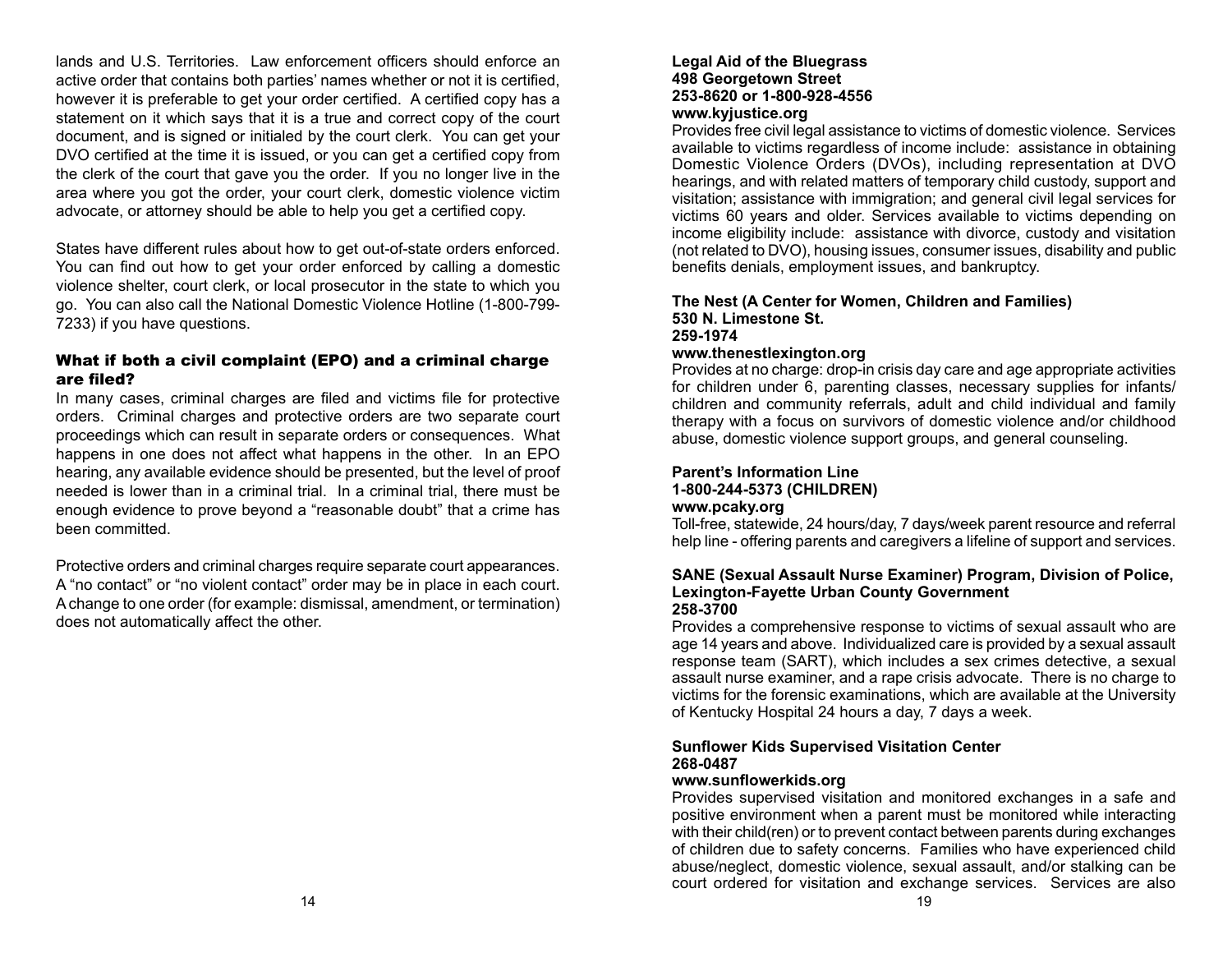#### **GreenHouse17 (formerly Bluegrass Domestic Violence Program) 800-544-2022 24-hour crisis hotline Fax 859-519-1938 PO Box 55190, Lexington, KY 40555 www.GreenHouse17.org**

GreenHouse17, formerly Bluegrass Domestic Violence Program, is an advocacy agency committed to ending intimate partner abuse in families and the community. The agency's emergency shelter is situated on a 40-acre property in rural Fayette County. From this location and three satellite offices located throughout the agency's 17-county service area, the following services are provided to nurture lives harmed by intimate partner abuse: 24-hour crisis hotline, 32 bed emergency shelter, legal advocacy, transportation advocacy, medical advocacy, individual and group support, parenting support, children's programming, case management, referrals, service coordination, emergency financial assistance, and financial literacy training.

All services are offered free of charge. GreenHouse17 also operates a community-sponsored farm on its emergency shelter property. The farm offers a nature-based healing environment and a source of field-to-table produce for preparation of meals for shelter residents. Further, the farm offers survivors the opportunity to establish a current work reference and learn small-business management skills.

#### **Health and Human Services Information 211**

Provides callers with information ranging from where they can find help for critical issues such as food, shelter and safety to when local civic organizations meet, information on volunteering or making a donation.

# **Kentucky Cabinet for Health and Family Services 245-5258 or 1-800-752-6200**

## **http://chfs.ky.gov/**

By authority of the Kentucky Adult Protection Act, the Cabinet is mandated to investigate all reports of spousal abuse and will assist in providing protective services to victims and their dependent children. This can include accompaniment to court, crisis counseling, and assistance in securing health, financial, legal, and housing services.

#### **Kentucky Department of Corrections Division of Probation and Parole 246-2177**

Provides supervision of offenders released to the community on probation or parole. Probation and Parole Officers are sworn peace officers and arrest offenders violating the terms of their release. Provides a variety of services, including substance abuse and sex offender treatment, through staff members of the Kentucky Department of Corrections, Division of Mental Health.

# FAYETTE COUNTY COMMUNITY RESOURCES

Everyone has the right to be safe from abuse, especially in his/her own home. Fayette County offers a wide variety of services for victims of domestic violence. Some of the primary services available in Lexington are listed below.

## **Adult Probation Department Lexington-Fayette Urban County Government 425-2680**

#### **www.lexingtonky.gov**

Provides supervision of misdemeanor offenders on probation from Fayette District Court and manages a work-release program for felony and misdemeanor offenders from Fayette Circuit and District Courts. Probation officers attempt to contact victims to ask their opinions regarding work release for offenders, and present their opinions to the sentencing judge. If work release is granted, officers attempt to notify victims before it takes effect.

## **Bluegrass Rape Crisis Center**

#### **1-800-656-4673 (HOPE) (toll-free hotline) or 253-2511 www.bluegrassrapecrisis.org**

Provides free and confidential counseling and support to victims of sexual violence and to their families and friends. Services include a 24-hour crisis hotline, group and individual counseling, hospital and legal advocacy, information and referral, and professional consultation.

## **Brenda Cowan Coalition (BCC) 276-4457**

## **www.cowancoalition.org**

Provides diversified service programs for women, children and families in the areas of permanent housing, domestic violence legal advocacy and legal representation, supervised visitation, parenting classes and a licensed Early Learning Center and After School Programs.

#### **Chrysalis House, Inc. 243-0972 or 225-9912 www.chrysalishouse.org**

Provides long-term residential substance abuse treatment and specialized support services to chemically dependent women admitted to Chrysalis House. Services for Chrysalis House clients include assessments, individual and group counseling, crisis intervention, case management, assistance with obtaining protective orders and filing criminal charges, safety planning, victim advocacy, community referrals, job readiness training, parenting classes, children's services and community education.

**Division of Community Corrections (Jail) Lexington-Fayette Urban County Government 425-2700**